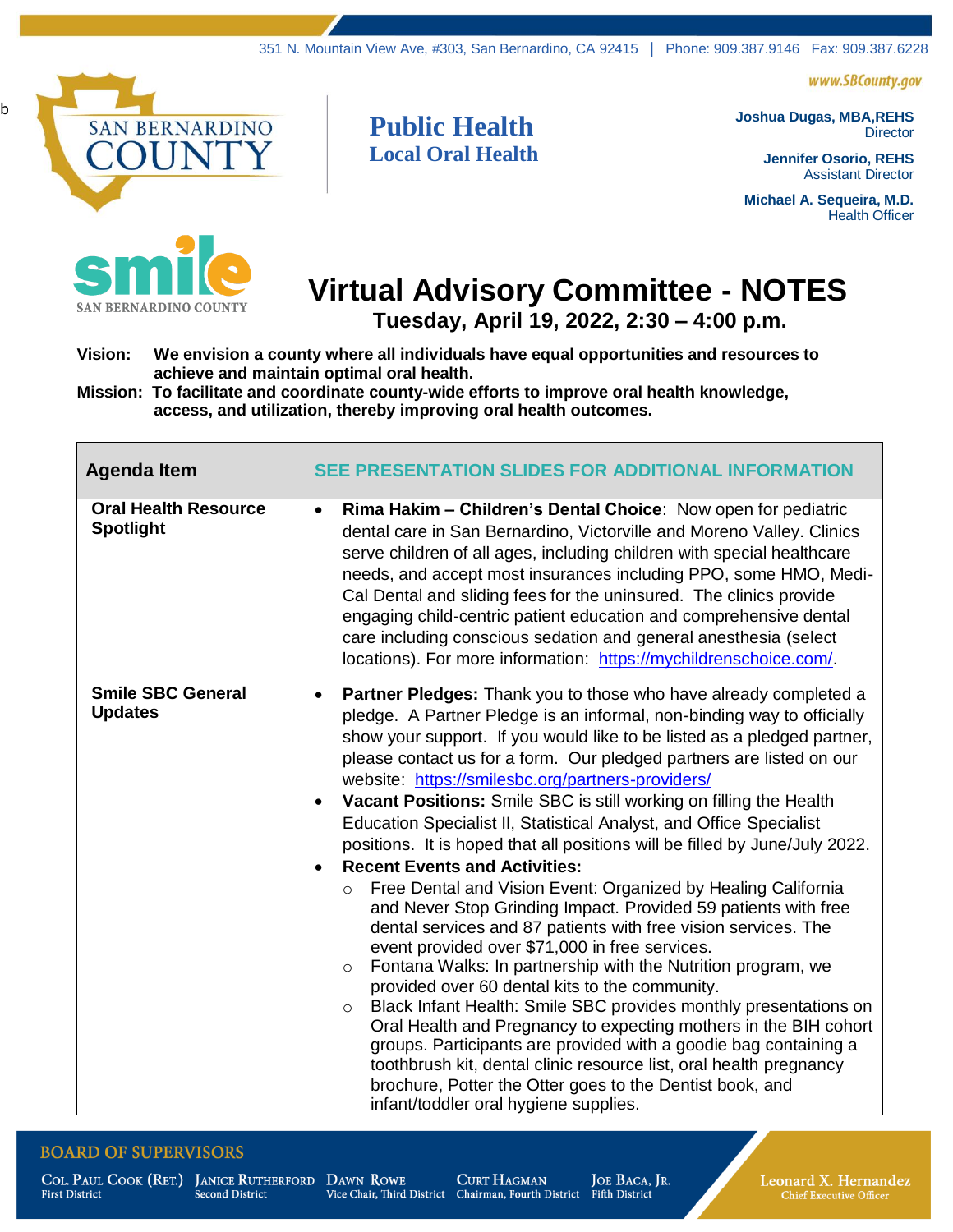|                                                                                      | ٠<br>$\bullet$         | San Bernardino County Breastfeeding Collective: Presented Oral<br>$\circ$<br>Health and Pregnancy education module to WIC program's<br>collective including community organization partners and<br>healthcare providers.<br>IEHP Community Resource Center, Victorville: We presented a<br>$\circ$<br>class on oral health education for families of children 0-12 years<br>old. This was our first in person session since COVID-19<br>shutdowns. We will continue to provide monthly sessions.<br><b>Event Requests:</b> Visit our website or click here for the Smile SBC<br>event request form if you would like us to attend your event or speak<br>to your clients/staff. We have toothbrush/paste kits as well as<br>education materials and local dentist/insurance information.<br>Maternal Health Network: MHN community education bundle for to<br>Whole Body Health during and after pregnancy which highlights<br>nutrition, physical activity and oral health. The education bundle<br>includes consumer presentation toolkit for providers which includes a<br>flyer, factsheet, PowerPoint presentation with facilitator notes and<br>agenda that is intended to provide a mechanism for consistent<br>messaging across providers. You can access the bundle at<br>https://www.maternalhealthnetworksb.com/whole-body-health. |
|--------------------------------------------------------------------------------------|------------------------|-----------------------------------------------------------------------------------------------------------------------------------------------------------------------------------------------------------------------------------------------------------------------------------------------------------------------------------------------------------------------------------------------------------------------------------------------------------------------------------------------------------------------------------------------------------------------------------------------------------------------------------------------------------------------------------------------------------------------------------------------------------------------------------------------------------------------------------------------------------------------------------------------------------------------------------------------------------------------------------------------------------------------------------------------------------------------------------------------------------------------------------------------------------------------------------------------------------------------------------------------------------------------------------------------------------------------------------------------|
| <b>National Children's</b><br>Dental Health Month +<br><b>First 5 Campaign Recap</b> | $\bullet$<br>$\bullet$ | National Children's Dental Health Month: ADA declared February<br>2022 theme to be Sealants Make Sense. We provided ADA posters<br>promoting Sealants Make Sense to all San Bernardino County Dental<br>Clinics which contained a QR code to <b>SmileSBC.org</b> . We developed a<br>NCDHM social media guide, were featured in the department's<br>newsletter, and adjusted an existing NCDHM video to promote dental<br>sealants. We also participated in the NSG Free Dental and Vision<br>Event: Organized by Healing California and Never Stop Grinding<br>Impact and presented Oral Health and Pregnancy module for WIC's<br>San Bernardino County Breastfeeding Collective.<br>First 5 + Smile SBC Oral Health Campaign: Smile SBC partnered<br>with First 5 San Bernardino to communicate the importance of early<br>dental visits with the "Little Teeth, Big Responsibility" campaign. This<br>included billboards, online advertising, new First 5 website, social<br>media posts and publicity. The Campaign Communications Toolkit<br>includes important information about dental hygiene for young                                                                                                                                                                                                                              |
|                                                                                      |                        | children and contains articles to share on dental health, social media<br>posts and graphics in English and Spanish, and a promotional video<br>featuring First 5 Executive Director, Karen Scott, Smile SBC Program<br>Coordinator, Bonnie Flippin and Potter the Otter! Visit 'Little Teeth,<br><b>Big Responsibility' Campaign Focuses on Young Children Dental</b><br>Hygiene to learn more.                                                                                                                                                                                                                                                                                                                                                                                                                                                                                                                                                                                                                                                                                                                                                                                                                                                                                                                                              |
| <b>School Program</b><br><b>Expansion Efforts</b>                                    | $\bullet$              | State Work Plan for Next 5-year Period: July 2022 - June 2027<br>Visit https://oralhealthsupport.ucsf.edu/ and look in the CDPH<br>$\circ$<br>OOH dropdown to see details about the new state work plan and<br>other information. One of the major emphases will be expanding<br>school oral health programs.                                                                                                                                                                                                                                                                                                                                                                                                                                                                                                                                                                                                                                                                                                                                                                                                                                                                                                                                                                                                                                 |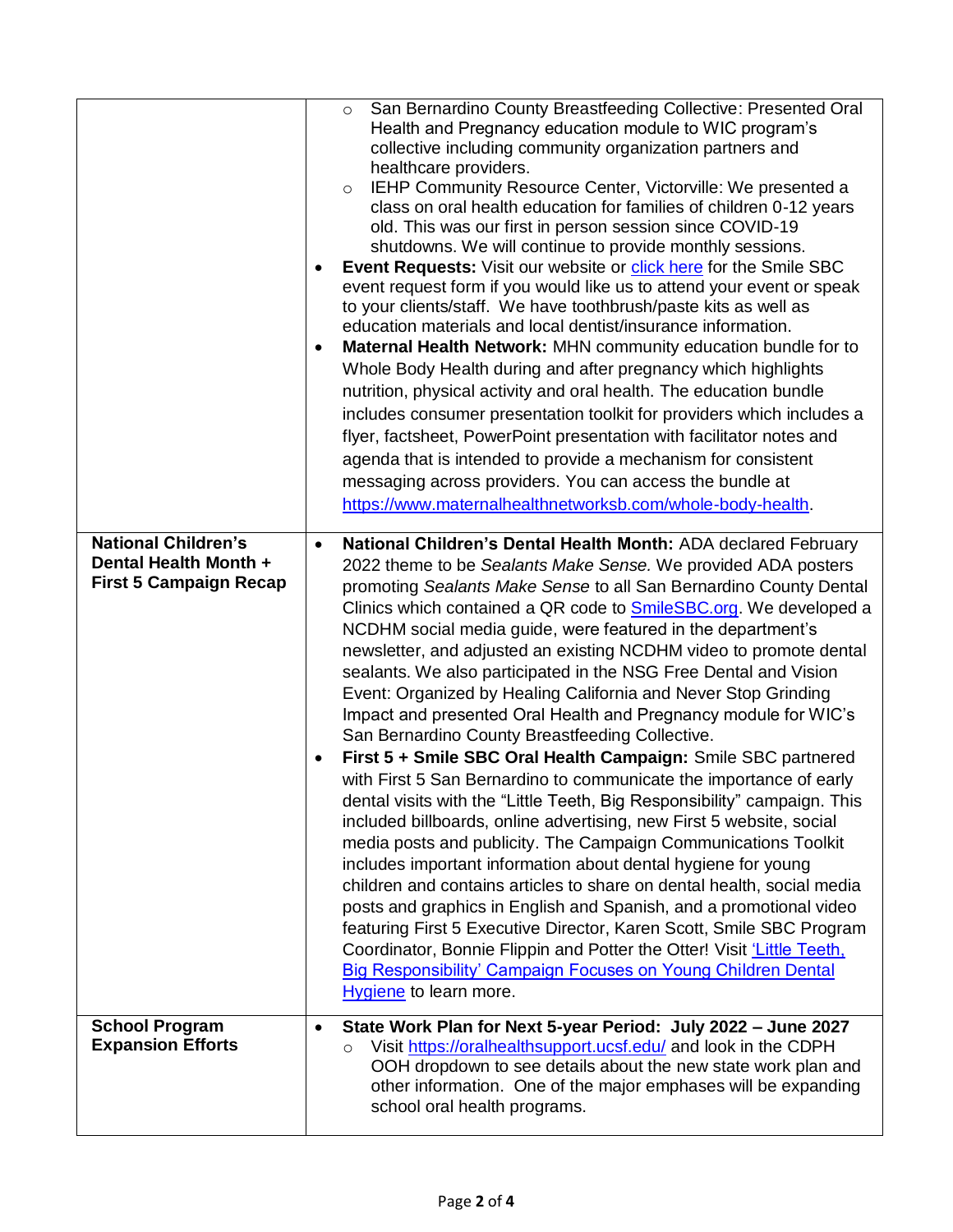|                              | $\bullet$ | <b>School Program Expansion Efforts</b>                                        |
|------------------------------|-----------|--------------------------------------------------------------------------------|
|                              |           | $1st$ objective = Increase the rate of oral health assessments.<br>$\circ$     |
|                              |           | Information from assessments:                                                  |
|                              |           | Help caregivers to know status of their child's oral health so                 |
|                              |           | they can take action                                                           |
|                              |           | Help schools know the status of their student's help for<br>٠                  |
|                              |           | planning and reducing absenteeism                                              |
|                              |           | Help inform public health efforts for the county as a whole<br>٠               |
|                              |           | Currently, about 33% of San Bernardino kindergarteners receive                 |
|                              |           | an oral health assessment each year. The state goal = $60\%$ .                 |
|                              |           | $2nd$ objective = Increase number of target schools that have<br>$\circ$       |
|                              |           | comprehensive dental programs (cleanings, fluoride varnish,                    |
|                              |           | sealant application, treatment). Currently, just over 60% of target            |
|                              |           | schools have some sort of dental program. Great! But want to                   |
|                              |           | continue to fill gaps and further expand.                                      |
|                              |           | <b>Oral Health Assessments in Schools - Stipends</b><br>$\circ$                |
|                              |           | We can utilize 10% of grant funding for assessment stipends                    |
|                              |           | at target schools (rural and/or those with => 50% FRPM).                       |
|                              |           | All providers known to have current OH programs in schools<br>٠                |
|                              |           | were notified about the opportunity. Only two applied.                         |
|                              |           | Big Smiles and Geri Smiles are the two providers awarded the<br>٠              |
|                              |           | stipends for a contract period of April 1 - June 30, 2022.                     |
|                              |           | FY 22/23 – May be able to open the process again for the next<br>٠             |
|                              |           | period which will cover a full year.                                           |
|                              |           | <b>Oral Health Equipment Assistance For School Programs</b><br>$\circ$         |
|                              |           | The state is allowing us to utilize some funds to assist with                  |
|                              |           | equipment needs (portable units, chairs, stools, lights, etc.).                |
|                              |           | Budget and purchasing constraints may limit what we can do.<br>٠               |
|                              |           | Currently waiting on various approvals.<br>٠                                   |
| <b>Next Steps / Upcoming</b> | $\bullet$ | <b>Upcoming events and activities</b>                                          |
|                              |           | IE Breastfeeding Coalition Resource Fair - Barstow. We'll provide<br>$\circ$   |
|                              |           | oral health education and resources to expecting mothers.                      |
|                              |           | Oral health education classes for families of young children at the<br>$\circ$ |
|                              |           | IEHP Community Resource Centers in San Bernardino and                          |
|                              |           | Victorville. We will also be participating in the IEHP Maternal                |
|                              |           | Wellness event at both sites providing oral health education and               |
|                              |           | resources to expecting mothers.                                                |
|                              |           | Special Needs Resource and Family Fun Day hosted by the City<br>$\circ$        |
|                              |           | of Fontana. We will be providing oral health education and                     |
|                              |           | resources to community; connecting the public to local clinics that            |
|                              |           | specialize in specialty care.                                                  |
|                              |           | Assessment Stipends: If you are interested in submitting an                    |
|                              |           | application for stipends for oral health assessments in schools and            |
|                              |           | have not yet informed us, please let us know so we can include you             |
|                              |           | in communications.                                                             |
|                              | $\bullet$ | <b>Equipment:</b> If you provide oral health services in schools in San        |
|                              |           | Bernardino County, are in need of equipment and have not yet                   |
|                              |           | informed us, please let us know so we can include you in planning.             |
|                              | $\bullet$ | If you have questions or would like more information about anything            |
|                              |           | indicated above or during the meeting, please do not hesitate to               |
|                              |           | contact us: info@SmileSBC.org                                                  |
|                              |           | Next Advisory is tentatively planned for August 2022.                          |